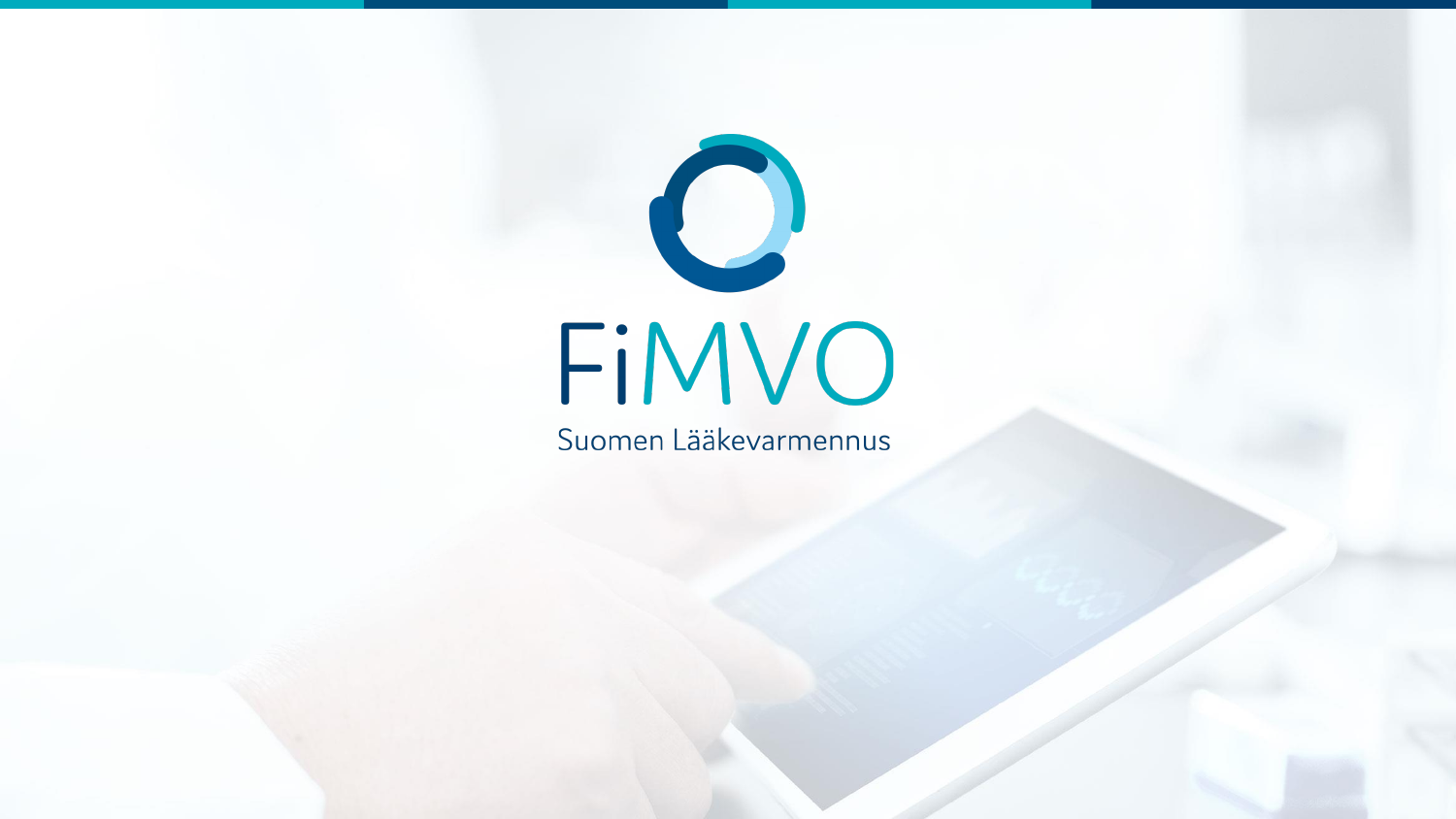

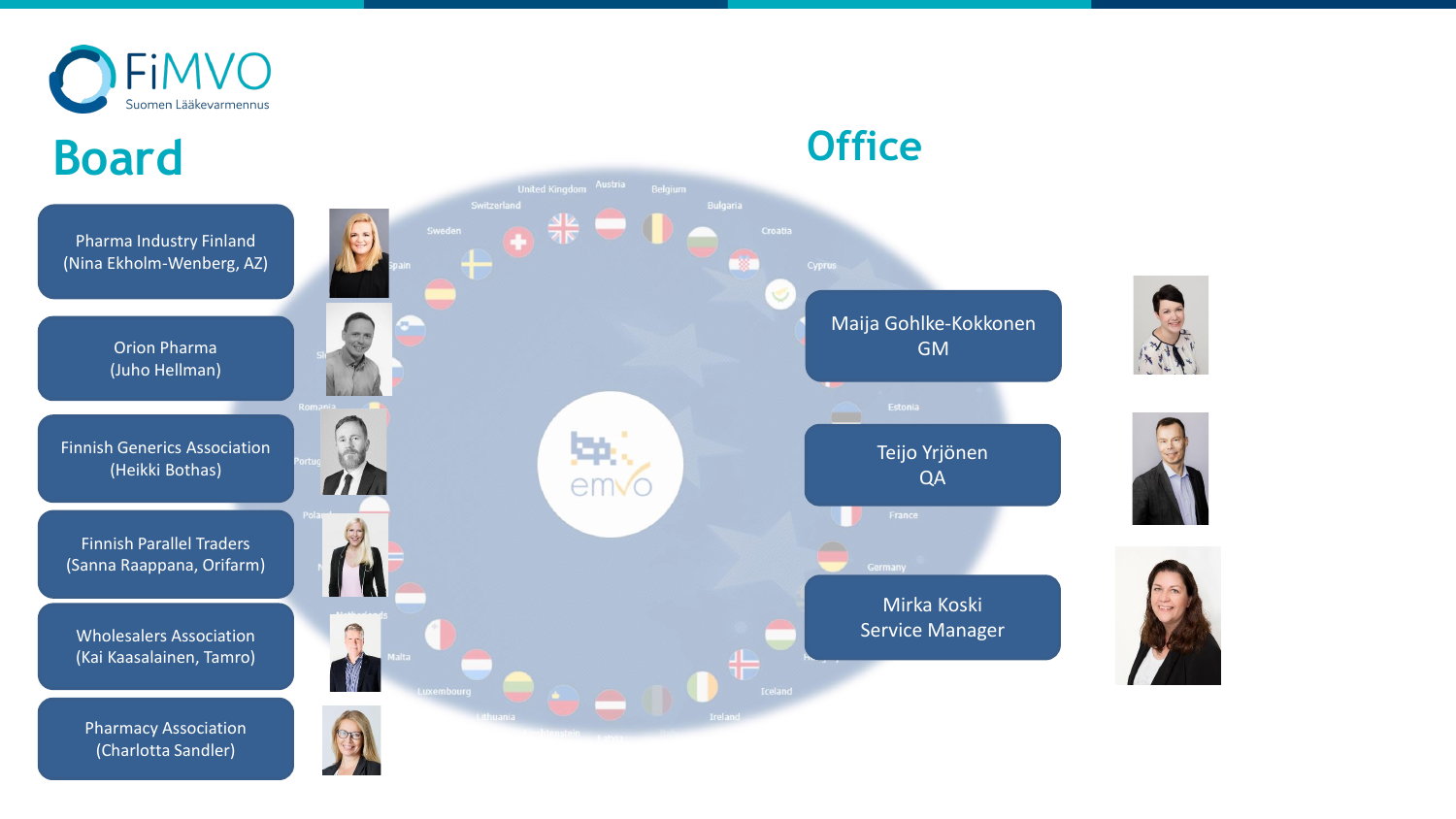



**No stabilization period since 1st February 2020**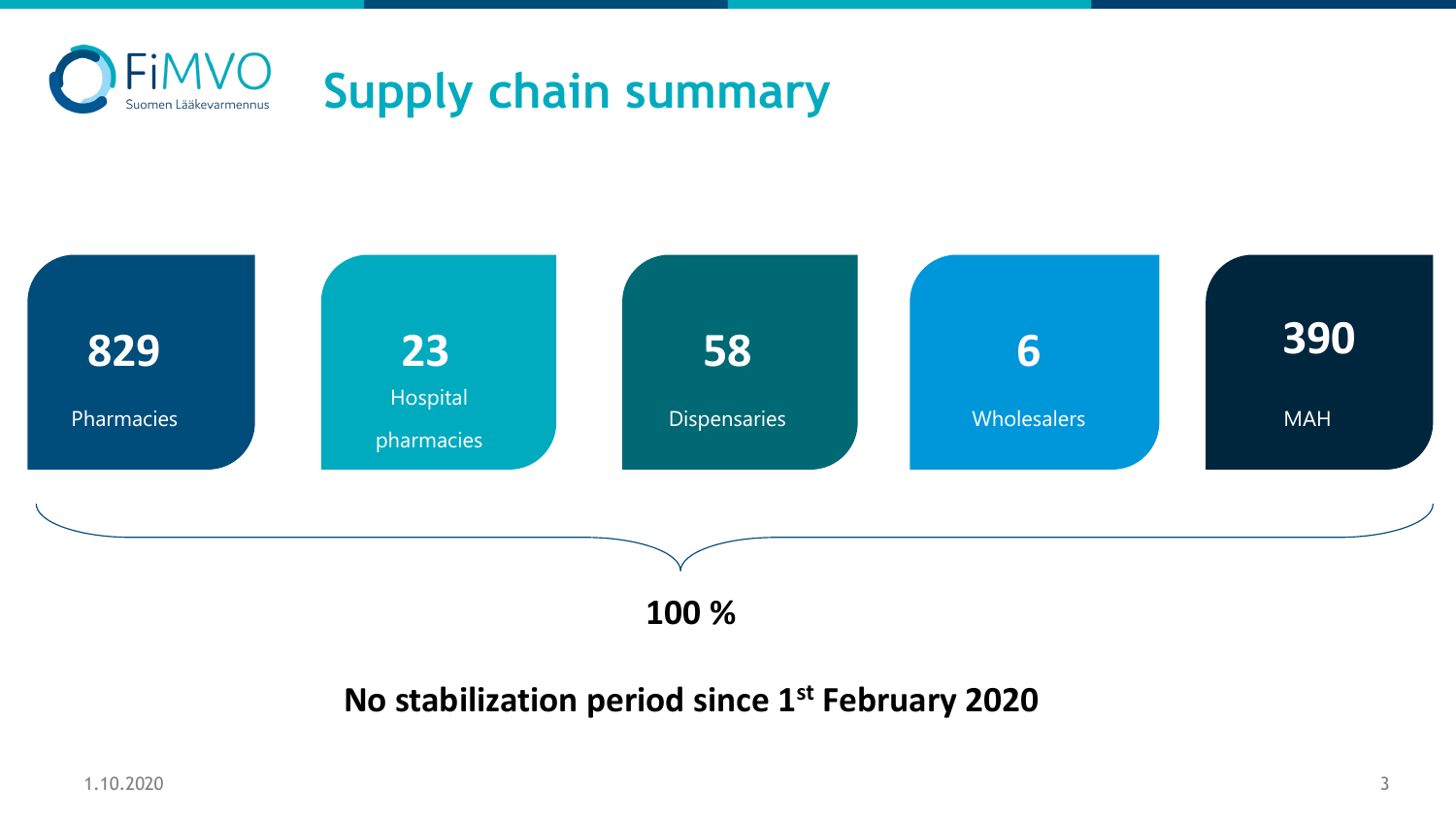

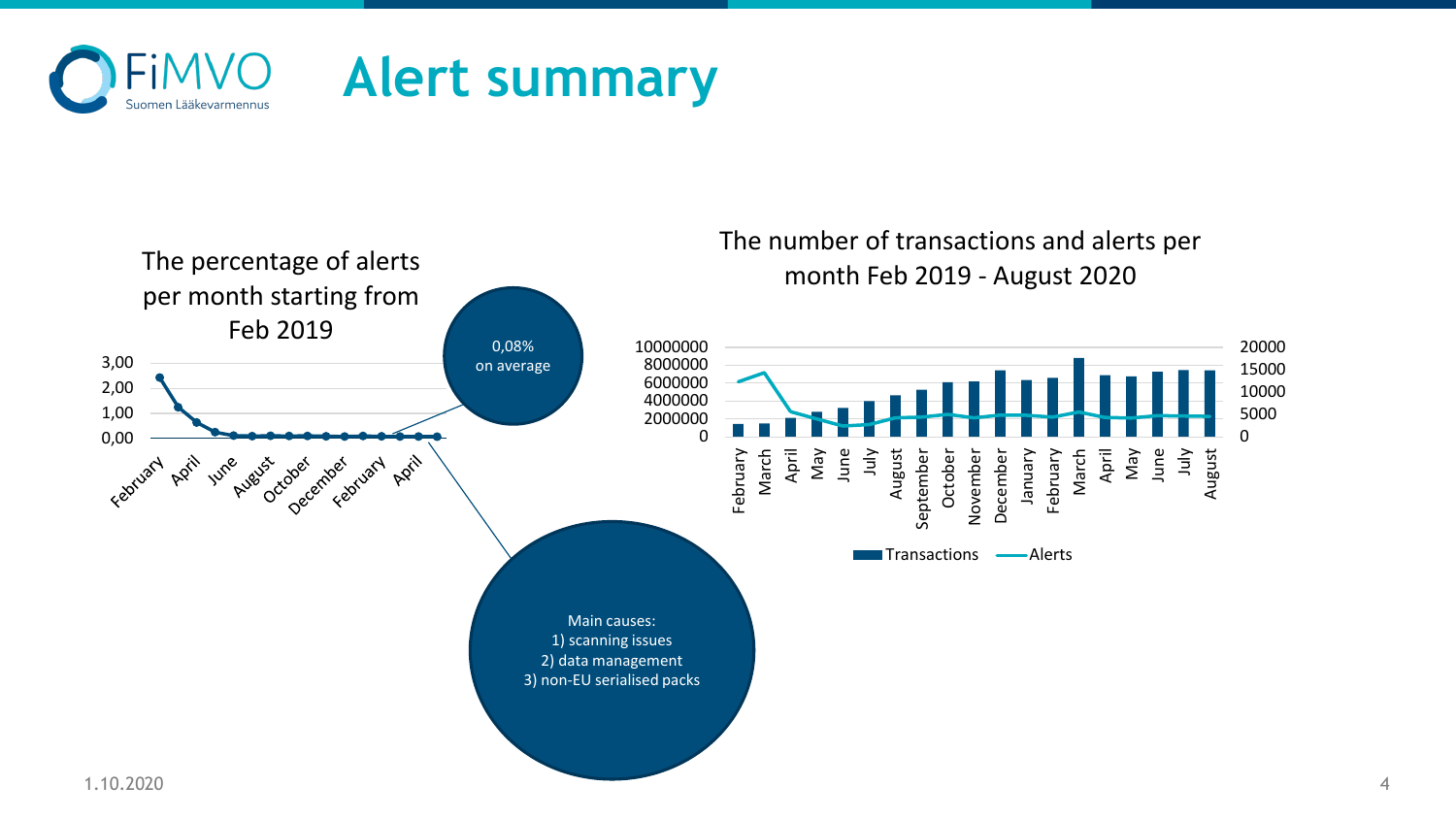

## **Hospital pharmacies experiences – positives**

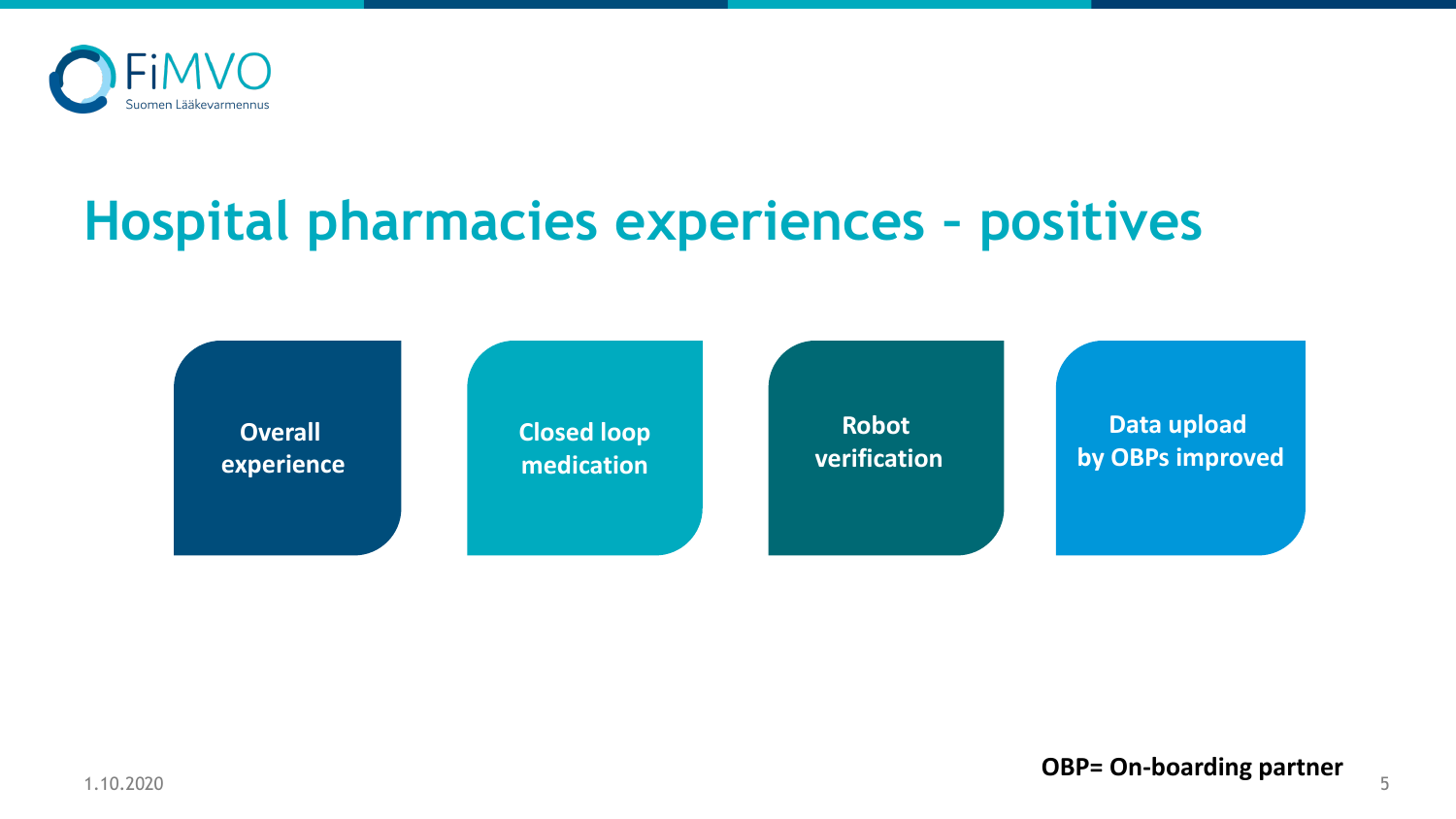

## **Hospital pharmacies experiences – room for improvement**